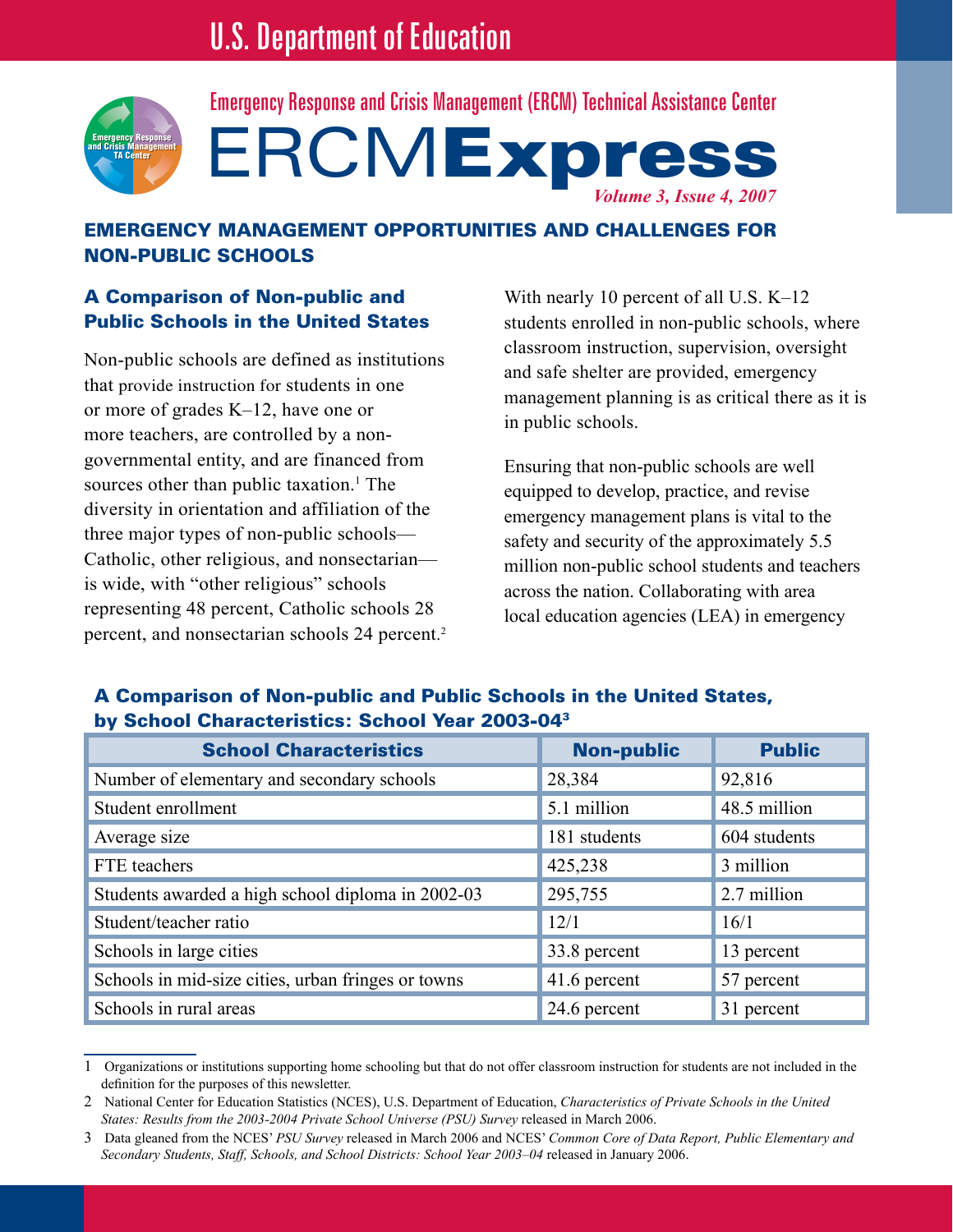management planning can result in more effective, more unified plans.

## Integrating Non-public Schools Into Emergency Management Planning

The need for school safety and emergency management has grown more complex and urgent in the last 15 years. Traditionally, most school emergency management plans focused on prevention issues pertaining to fire, crime, medical emergencies, and natural disasters such as hurricanes, tornadoes, and earthquakes. In the period following the incidents of targeted violence that occurred at Jonesboro High School in Arkansas (1998) and Columbine High School in Colorado (1999), schools began to focus on different types of incidents related to acts of violence. In the aftermath of Sept. 11, schools began to realize the potential threats of terrorist assaults involving explosive devices as well as biological, chemical, nuclear, and radiological weapons. The siege of the West Nickel Mines School (2006), a one-room Amish schoolhouse in Pennsylvania, underscored the importance of understanding the new realities that all schools face.

Public and non-public schools and community partners, such as law enforcement and mental and public health agencies, the local emergency management agency, area businesses, and nonprofits such as the American Red Cross, should work collaboratively to create all-hazard emergency management plans that seek to help schools mitigate or prevent, prepare for, respond to, or recover from an incident. By combining their efforts, public and non-public schools can help to build the capacity of local, state, and federal agencies, share resources, offer potential services such as serving as an evacuation site,

better utilize the time and energy of community partners, and create common procedures or policies that can aid first responders.



# Federal Mandates Pertaining to Non-public Schools

Many federal discretionary grant programs require local education agencies to consult with non-public school officials to design grant applications so the programs will meet the needs of non-public school students and staff, which may be different from those of the public schools. For example, the U.S. Department of Education's Office of Safe and Drug-Free Schools' application grant guidance packet indicates that "Applicants are expected to engage in meaningful consultation with nonpublic schools during the application process to determine which schools will participate in the grant and what needs those schools have." Title IV, Part A of the *No Child Left Behind Act (NCLB)* provides for state formula and national discretionary grants that are awarded to state governors and state education departments to distribute to LEAs according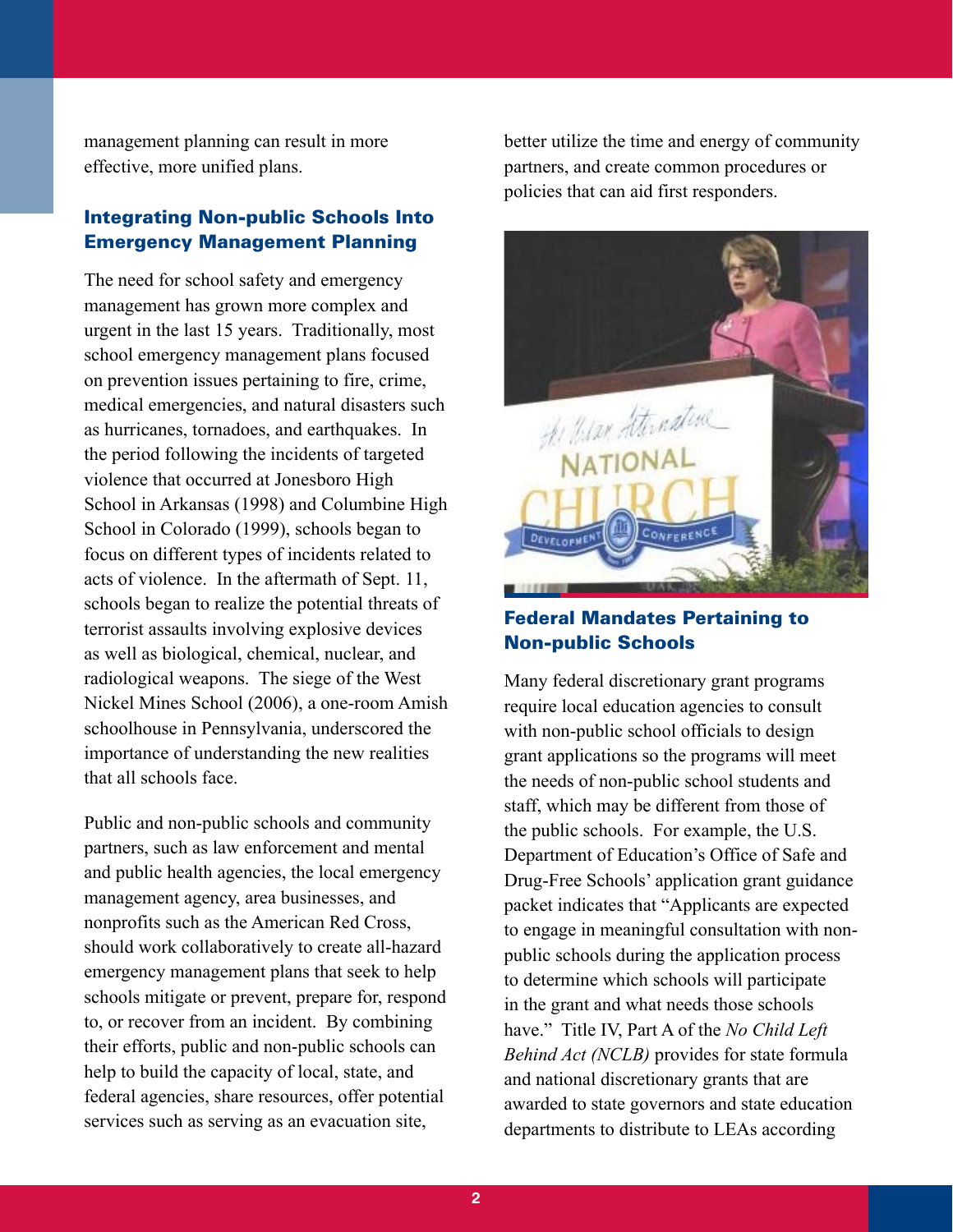to established formulas and competitive grants processes. Additionally, the Title IX Uniform Provisions of the statute require the equitable participation of non-public school students. The education programs and benefits provided for non-public school students and teachers, and the expenditures for such, must be equitable in comparison to services and other benefits for public school children and teachers.

Non-public schools are also subject to state and local regulations pertaining to student health and safety. Schools comply with health code mandates in such areas as student inoculations, attendance reporting, and food preparation area inspections. Compliance with safety regulations regarding fire codes and drills, asbestos and lead paint removal, and other hazards is also observed.



# Challenges Faced by Non-public Schools in Developing Emergency Management Plans

*Internal challenges* faced by non-public schools in emergency management planning include:

■ *High expectations*. The unique culture of many non-public schools comprises high expectations and social norms in a communal organizational structure. The

academic requirements and discipline codes often implemented in non-public schools can create a climate in which students have very limited unengaged or unsupervised time, resulting in limited significant incidents of violence that would raise the awareness levels of potential threats from internal sources.

- *Size*. Non-public schools average 181 students per building and, of the 28,384 non-public schools across the nation, 31 percent enroll fewer than 50 students. Since most students, even in larger high schools, are known by many of their teachers, it is assumed that behavioral patterns that indicate violent tendencies might be detected more readily and that outside intruders would be easily identified and removed.
- *Complacency*. Data, as shown in the National Center for Education Statistics' *Indicators of School Crime and Safety: 2006 (December 2006)*, indicate that less than 2 percent of non-public school students experienced school-related threats of violence, which has led to a degree of complacency about the potential for emergencies and the need to engage in emergency management planning.
- *Insufficient resources*. Non-public schools often have limited personnel and inadequate financial resources to conduct risk assessments, develop emergency plans, serve on crisis response teams, provide training, and practice emergency procedures.
- *Lack of awareness of available resources*. LEAs administer the Readiness and Emergency Management for Schools (REMS) discretionary grant program (formerly known as the Emergency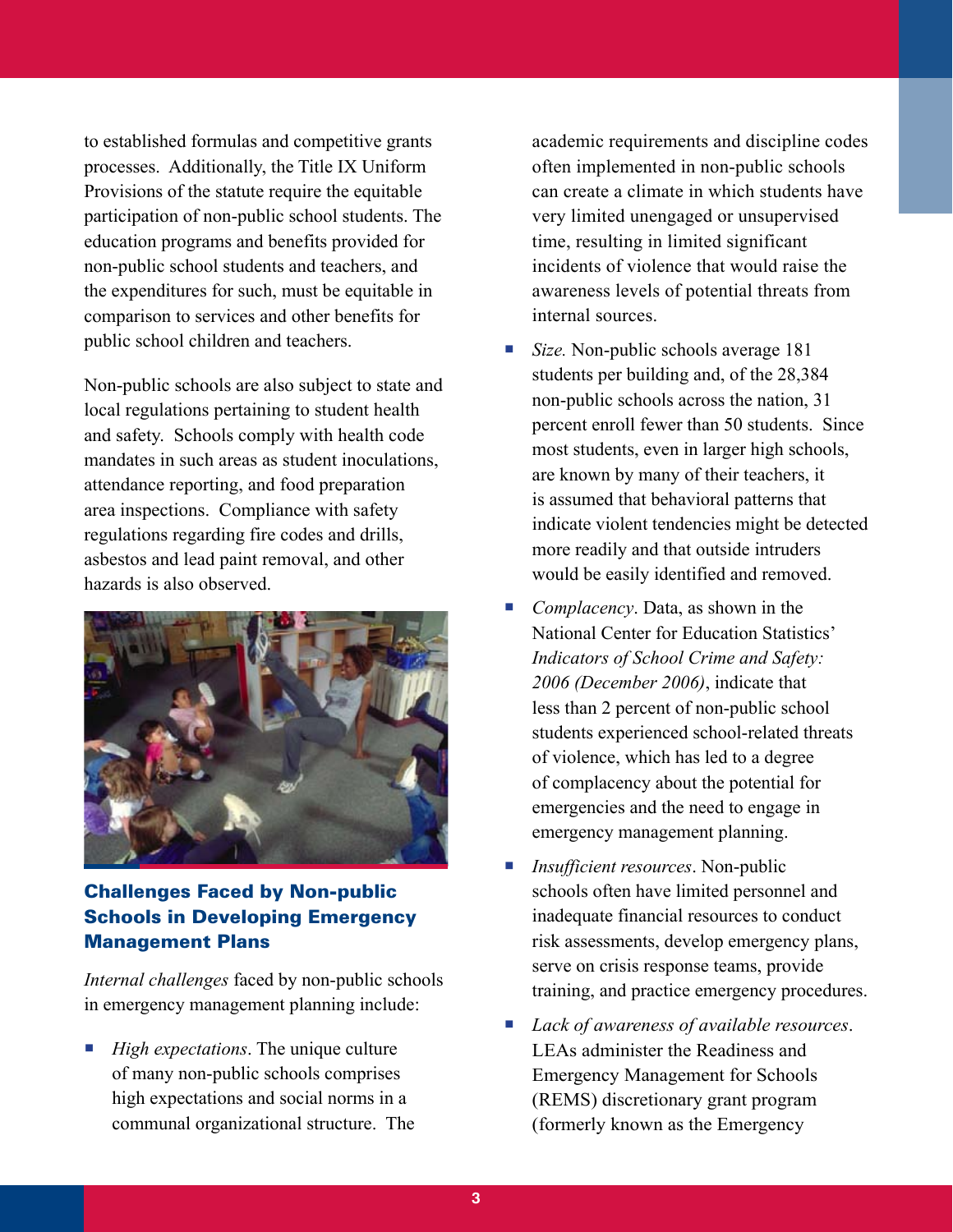Response and Crisis Management [ERCM] grant) made available through the U.S. Department of Education's Office of Safe and Drug-Free Schools. Although equitable participation for non-public schools is required for REMS grantees, some non-public school administrators may be unaware of or do not access these federal resources.

*External challenges* faced by non-public schools in emergency management planning include:

- *Public perception*. The public may perceive non-public schools to be safe environments that do not require emergency management planning initiatives similar to those in public schools or at all.
- *First responders pre-negotiated Memorandums of Understanding*. While non-public schools can be assured that isolated emergency incidents will have the response of local emergency personnel, a more widespread, community episode may result in a delayed response from first responders who are obligated to serve other area schools or agencies with which they have pre-negotiated Memorandums of Understanding in the event of an emergency.
- *LEAs unaware of equitable participation mandate*. Competition for public resources and legal and constitutional issues surrounding aid to non-public schools often leave some misunderstanding of the LEAs' responsibilities under Title IV, Part A of *NCLB* to serve non-public school students. The ongoing challenge for nonpublic school officials is to collaborate with

LEAs to increase awareness of their federal mandate to work with non-public schools in designing and preparing federal and state grant applications.

## Steps Non-Public Schools Should Take to Develop Emergency Management Plans

The June 2007 report of the Safe and Drug-Free Schools and Communities Advisory Committee, *Enhancing Achievement and Proficiency Through Safe and Drug-Free Schools,* highlights the legislative mandates for the equitable participation of non-public school students in federal safety programs. The report concludes that non-public schools have an obligation to work to equitably contribute to and administer school security programs.



To participate in the planning of emergency management for schools, non-public administrators can:

1. Contact the area district's school security or school safety director and express a willingness and desire to participate in all emergency planning activities.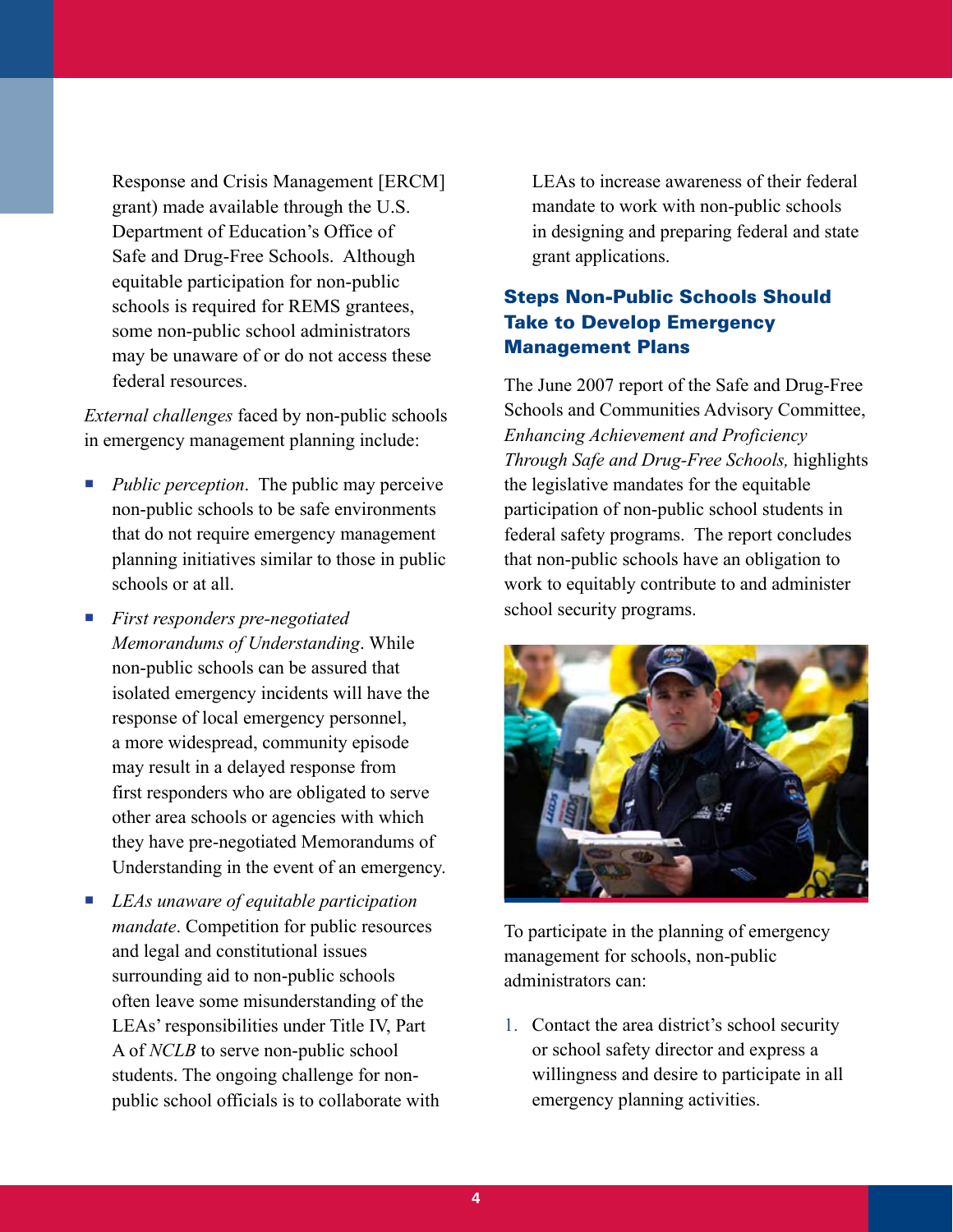- 2. Enlist the assistance of all community partners (e.g., fire, police, emergency medical services, mental health, public health, other community-based organizations, area businesses) when developing, implementing, and evaluating the plan. Non-public school officials should invite relevant community partners to tour the school and provide them with floor plans and other documentation they would need to assist in providing emergency services.
- 3. Incorporate into the emergency plan the principles of the National Incident Management System (NIMS), a national, unified, standardized system for managing domestic incidents that is appropriate for all public and non-public schools to use during all phases of emergency management to facilitate local decision-making and improvement. Within the NIMS framework, the Command and Management component creates an Incident Command System (ICS) that is a standard strategy for handling all school-related incidents, regardless of the agencies or partners involved. Whereas the LEA is the coordination center for all of its schools, there is not a comparable structure for non-public schools. Therefore, integration into the public systemwide response plans is essential.
- 4. Develop the plan based on the unique characteristics of the school, such as the location of the school, proximity to highways or commercial areas, natural hazards common to the geographic area, and the framework of any religious or nonsectarian structures to which the school might belong.
- 5. Communicate the importance of emergency management for schools to all staff, students, families, and other stakeholders.
- 6. Work with the LEA and public health and safety agencies to share resources for training staff and students about emergency management procedures and for practicing and testing the procedures on a regular basis.
- 7. Work with faculty to develop a Continuity of Operations Plan (COOP) to ensure that in the event of an emergency that forces schools to be closed for an extended period of time education will continue. The manner in which the yearly tuition contracts and employment agreements in non-public schools will be honored are significant factors that must be taken into account in the event of the interruption of education.
- 8. Budget, with the appropriate governing authorities, sufficient funds to customize emergency management plans particular to the school community: campus safety considerations, interruption of business insurance, and a comprehensive communication plan. Leverage available free, federal, state and district-funded resources and training.

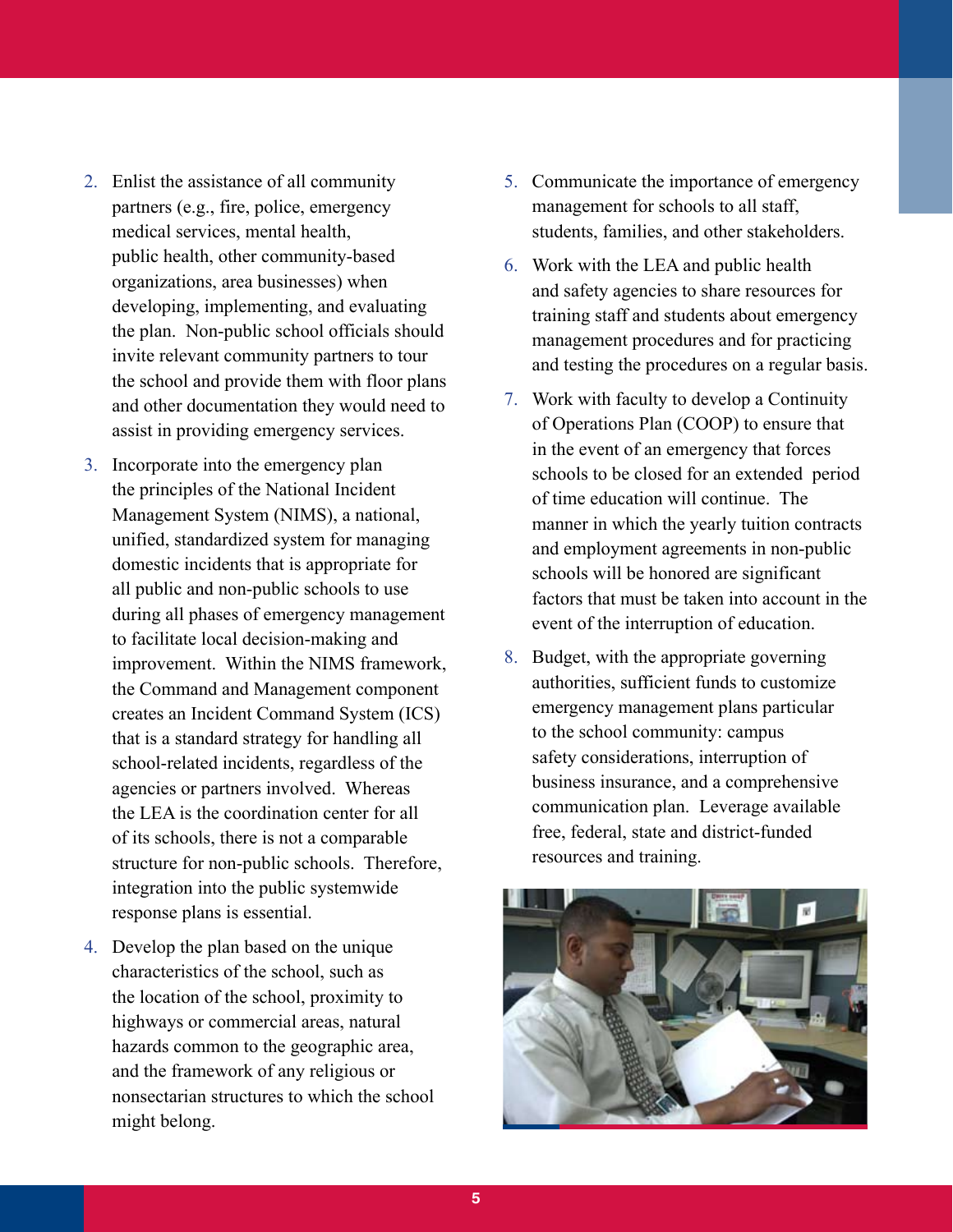

#### Stories From The Field

#### *Collaborate With Area LEAs*

Maureen Dowling of the Office of Non-Public Education at the U.S. Department of Education advises that the most successful emergency management strategy for nonpublic schools is to be proactive in approaching the LEA about participation in eligible programs. Collaboration is the key for successful emergency management planning for non-public schools and administrators. Together with LEA staff and relevant partners, they should develop workable timetables for integrating their schools into the district's emergency management plan. The collaborations should focus on developing Memoranda of Understanding (MOUs) that outline each partner's contributions, responsibilities, and roles for supporting emergency planning for non-public schools. Below are several examples of how nonpublic schools have collaborated with LEAs to develop school emergency management plans and share resources.

The Al-Huda Islamic Academy, an Islamic school in the Charlotte-Mecklenburg area, became more cognizant of possible retaliatory attacks because of its identity in the

post-Sept. 11 climate, in which newspaper stories of violence against Muslims were reported. Hassan Elennani, principal, participated in a U.S. Department of Education's (ED) *Emergency Management for Schools*  training workshop to learn more about effective emergency management planning for his nineacre open campus. Working with two other organizations that share the facility, the school is engaging in dialogue with the Charlotte-Mecklenburg School District to find ways to integrate the academy's emergency management plans with the district's so that response efforts will be coordinated. The school will begin to participate in the Title IV programs and use some of the resources to develop its emergency management plans.

#### *Pool Resources*

For many small non-public schools, collaborating with several other schools to share resources can help to serve students and staff more effectively. In the Catholic school community, many diocesan central school offices coordinate emergency management planning on behalf of all of the community's schools to create a uniform emergency management approach and to obtain more value for the shared resources.

In New York City, Frances Maturo, executive director of the Archdiocesan Drug Abuse Prevention Program (ADAPP), and Paul Lynch, associate superintendent for Government Programs, have consolidated the Title IV formula grants for all of the city's Catholic schools. With the agreement of the LEA, which must serve as the fiduciary agent for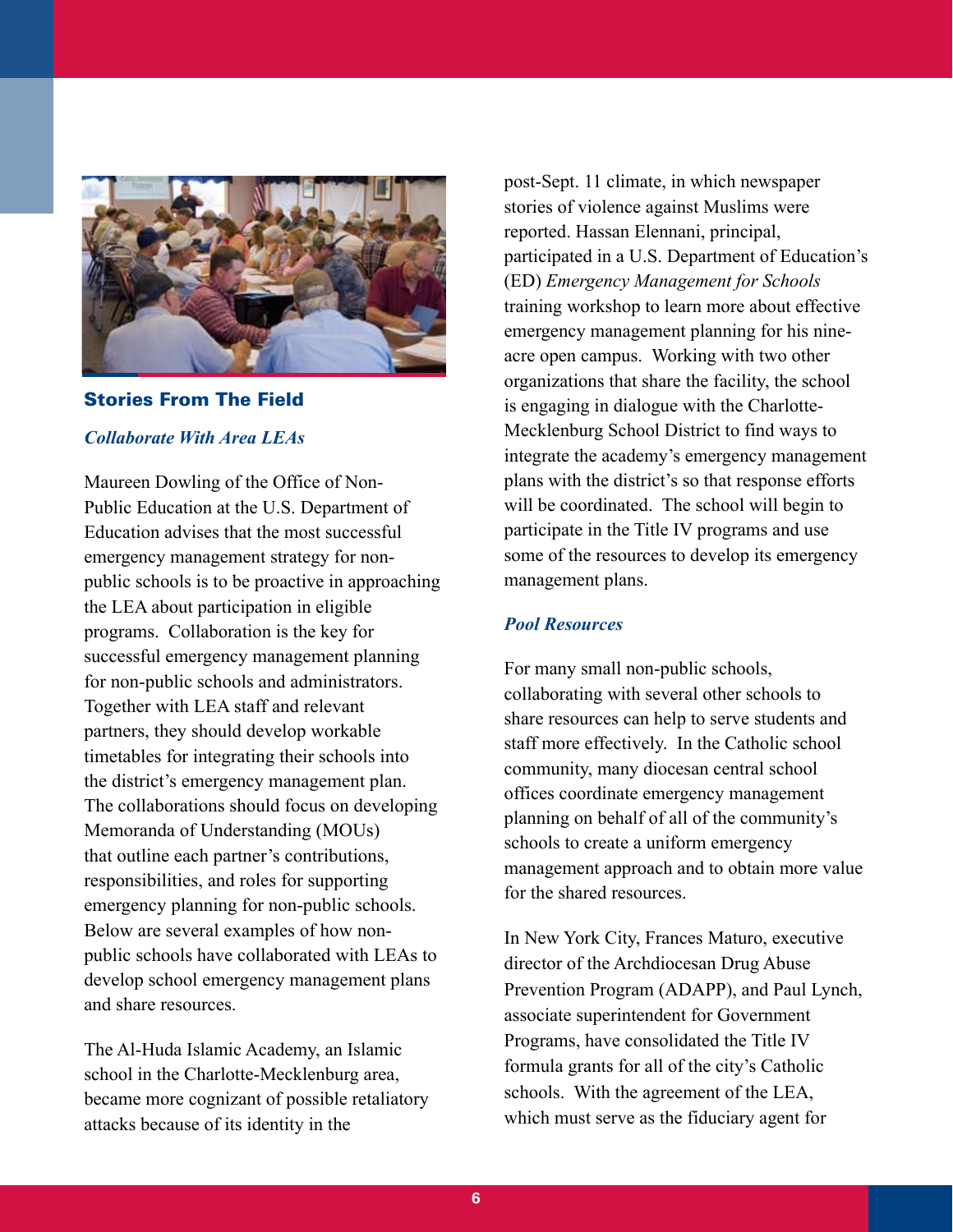the non-public schools, ADAPP, a non-profit community-based organization, serves as a contactor to administer the programs for the New York City Catholic schools on behalf of the LEA. Under this arrangement, the Catholic schools near Ground Zero and those that lost family members in the Sept. 11 attacks were provided with crisis management and recovery services, and, through the U.S. Department of Education's Project SERV (School Emergency Response to Violence) grant, non-public schools produced crisis manuals and training programs to deal with school climate issues and fortify systems so that, in the event of an incident, recovery could begin efficiently. Under the Title IV formula grants, each of the Catholic elementary schools is participating in the development of a crisis management guide and in a training program that requires interaction with public agencies and first responders.

The Catholic school office in Worcester, Mass., on behalf of its 31 schools, is working collaboratively with the LEA and the city's Civil Defense Unit to develop a coordinated response plan and chain of command protocol for emergency management. A tool kit of materials and training is provided to all public and non-public schools by the City of Worcester. Steve Perla, superintendent of Catholic schools there, said that the state formula safe and drugfree schools funds will be used by the Catholic school office "to purchase and implement an emergency notification system for the Catholic schools that simultaneously sends phone call, text message and e-mail emergency alerts to all its schools and parents that will mirror what the LEA does for the public schools."



*Explore Alternate Funding Sources* 

In metropolitan Washington, D.C., greater coordination among schools, local governments, and other public agencies to address potential terrorist threats has been a high priority. Within all sectors of the non-public school community there is concern for emergency preparedness to safeguard students and staff. In Maryland, the governor directed the state to spend a portion of its federal homeland security allotment on external security for Jewish schools considered "soft targets" for terrorists. Rabbi Abba Cohen, legislative director of Agudath Israel, successfully lobbied Congress with Jewish nonprofit groups to appropriate a set-aside of \$25 million of homeland security funds to be used by nonprofit groups, including schools, to improve security. While all nonprofits could apply, more than 20 Jewish organizations in the National Capital Region received grants to install or enhance security systems. Rabbi Sarah Meytin, assistant director of the Jewish Community Council of Greater Washington, noted that its schools and religious institutions have undertaken complete security assessments and are using the grants to obtain hardware, cameras, lighting upgrades, and security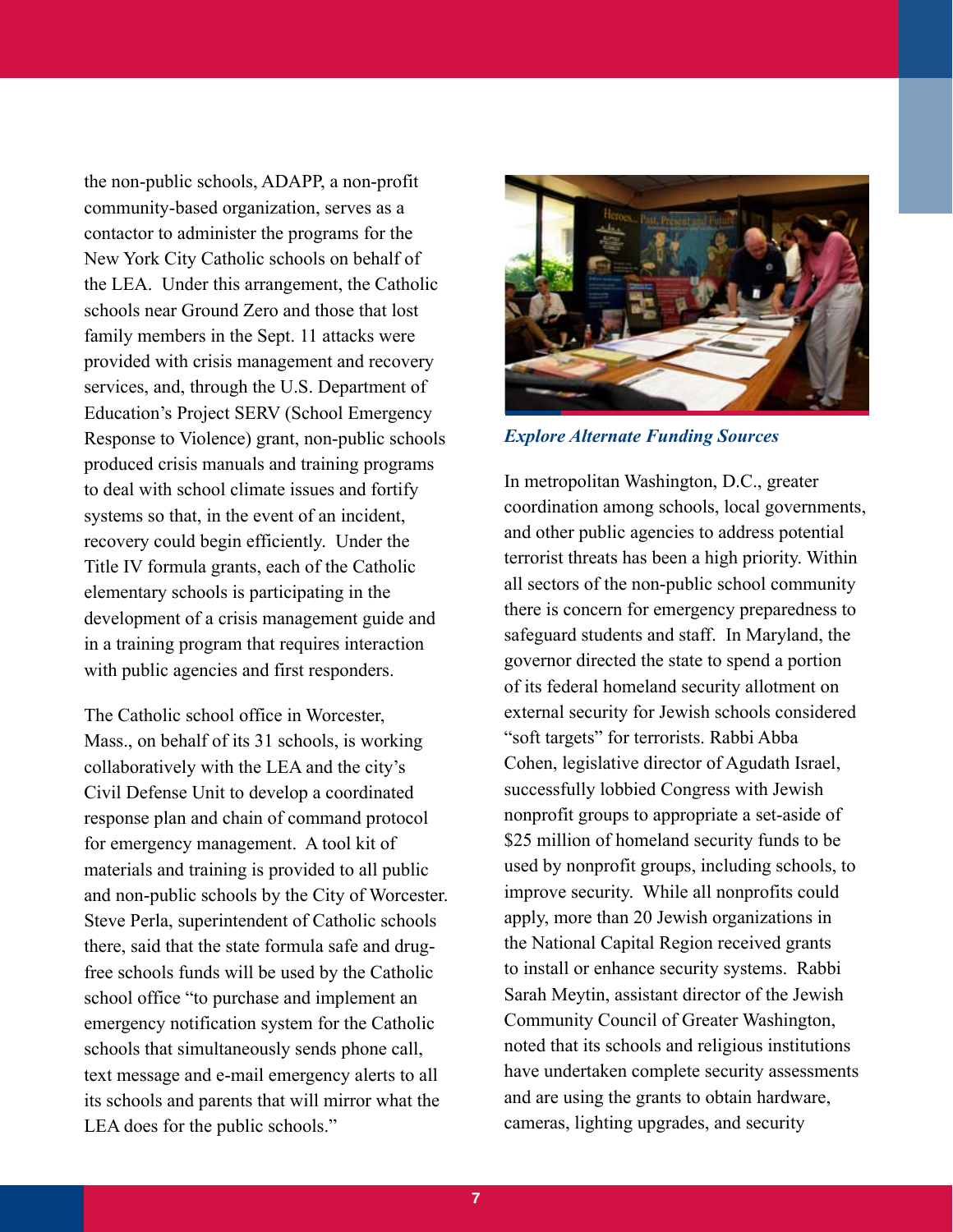windows that are on a Department of Homeland Security approved equipment list.

#### *Work With Local Governments*

Michael Caruso, assistant superintendent of Catholic schools in Washington, D.C., has been actively engaged with the Council of Government and the D.C. Public Schools (DCPS) in developing coordinated interagency plans to prepare for major incidents, which invariably provide for local contingencies as well. These collaborative efforts within the District of Columbia have served as models to leverage greater coordination and cooperation in the neighboring Maryland counties. The Archdiocesan schools' office is negotiating with DCPS to pool Title IV funds to contract for the development of a professional multiyear emergency management and response plan that utilizes the structure of the nationally recognized Incident Command System model. Caruso indicated that his office was



coordinating the development of a systemwide emergency management plan that would incorporate a standard template that each of the schools would be required to complete.

#### **Conclusion**

The need to protect children from harm, regardless of the type of school they attend, is the fundamental principle that should shape policy and procedures for including non-public schools in an integrated network of emergency management planning. Students and school personnel in non-public schools are entitled to the same protections to insure their safety as if they were in any other "public" facility.

Whereas public schools are automatically connected to the network among public agencies, non-public schools must be more proactive about becoming integrated into these networks. This could begin with non-public school officials requesting a meeting with state and local authorities to discuss the school's assessed needs and ways in which safety could be enhanced by closer collaboration. This may require non-public schools to become more cognizant of their needs, to budget for greater safety resources, and to be more transparent about their shortcomings. A greater collaboration between non-public and public school officials, particularly with the LEAs' personnel who coordinate emergency management for the public schools, should result in a more flexible administration of programs so as to account for the unique needs of the nonpublic schools in their jurisdictions and provide for the safety of all students in all schools.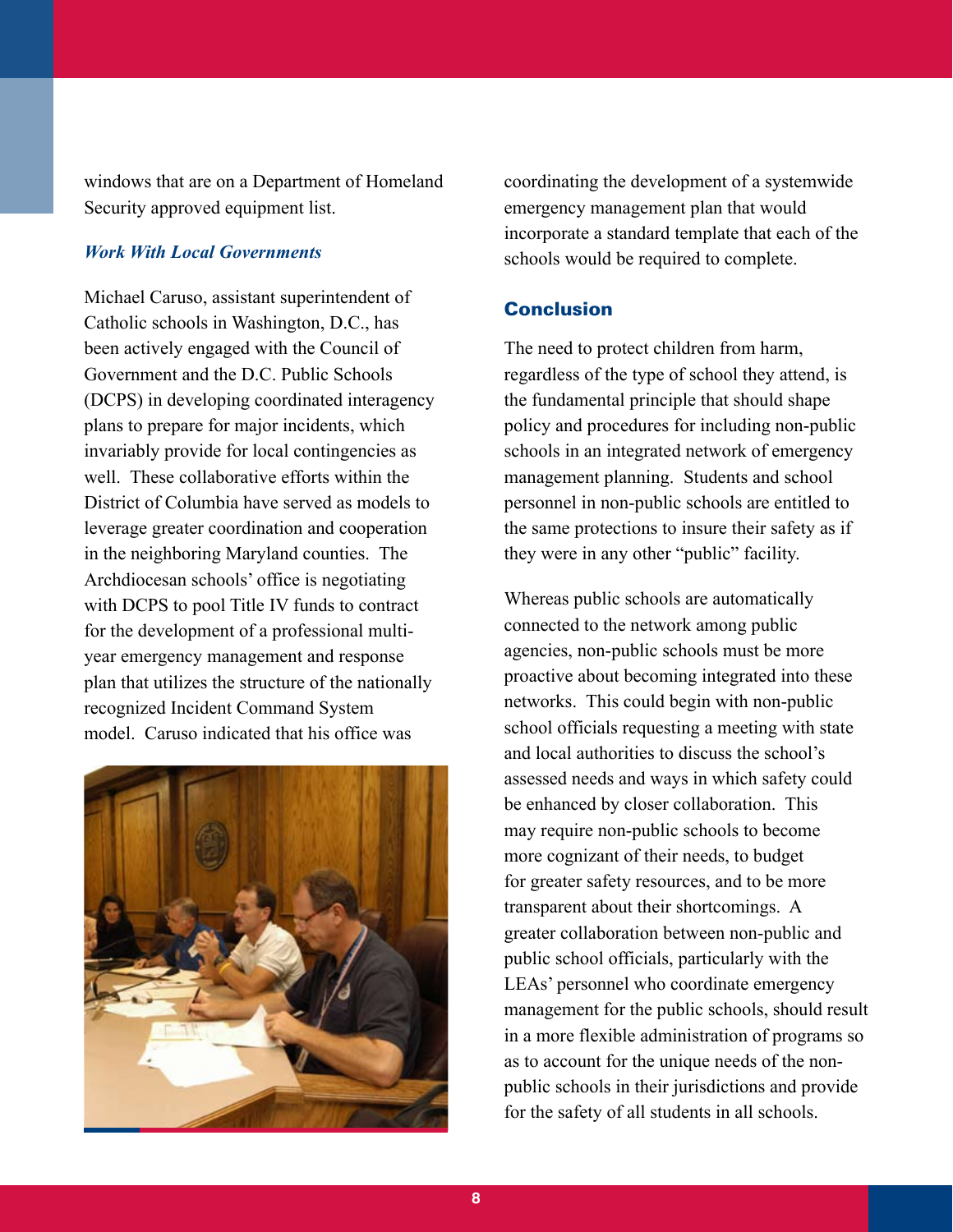#### **RESOURCES**

## National Association of Independent Schools (NAIS)

NAIS provides resources and support to independent schools at the national, regional, state, and local levels. Services include teacher recruitment, curriculum, fundraising, professional development, enrollment, and advocacy. Independent schools can work with their nearby AIS as they coordinate, collaborate, and communicate emergency management activities for their schools and with the local school districts.

http://www.nais.org

# The National Association of Private Special Education Centers (NAPSEC)

NAPSEC is a non-profit association representing the needs of private special education centers, and their leaders, students, and community. NAPSEC has programs at the state and local levels, serves private and nonprofit education institutions, and generally serves students ages 6 through 21, with some services in early childhood. Services include: physical, occupational, and speech therapy; nursing services; and social work. NAPSEC can provide information and resources for integrating the needs of students with disabilities and all emergency management agencies.

http://www.napsec.org

# National Catholic Educational Association (NCEA)

NCEA is the national education organization providing leadership, services, and resources to Catholic preschools, elementary and secondary schools, and their students. Services and resources include conventions, professional development, publications, strategic planning, and curriculum and instructional support. One program, Selected Programs for Improving Catholic Education (SPICE Model Programs), spotlighted the issue of Security Awareness for Everyone.

www.ncea.org

## U.S. Department of Education's Office of Non-Public Education (ONPE)

ONPE represents and supports the needs of the non-public school community at the U.S. Department of Education. ONPE serves two roles: it provides resources and guidance to ED offices for ensuring that non-public schools are included in programs and initiatives; and it provides guidance and support to the nonpublic school community through consultation, information dissemination, and outreach. ONPE also provides up-to-date information regarding participation in federal education programs and initiatives, as supported by *No Child Left Behind*.

http://www.ed.gov/about/offices/list/oii/ nonpublic/index.html